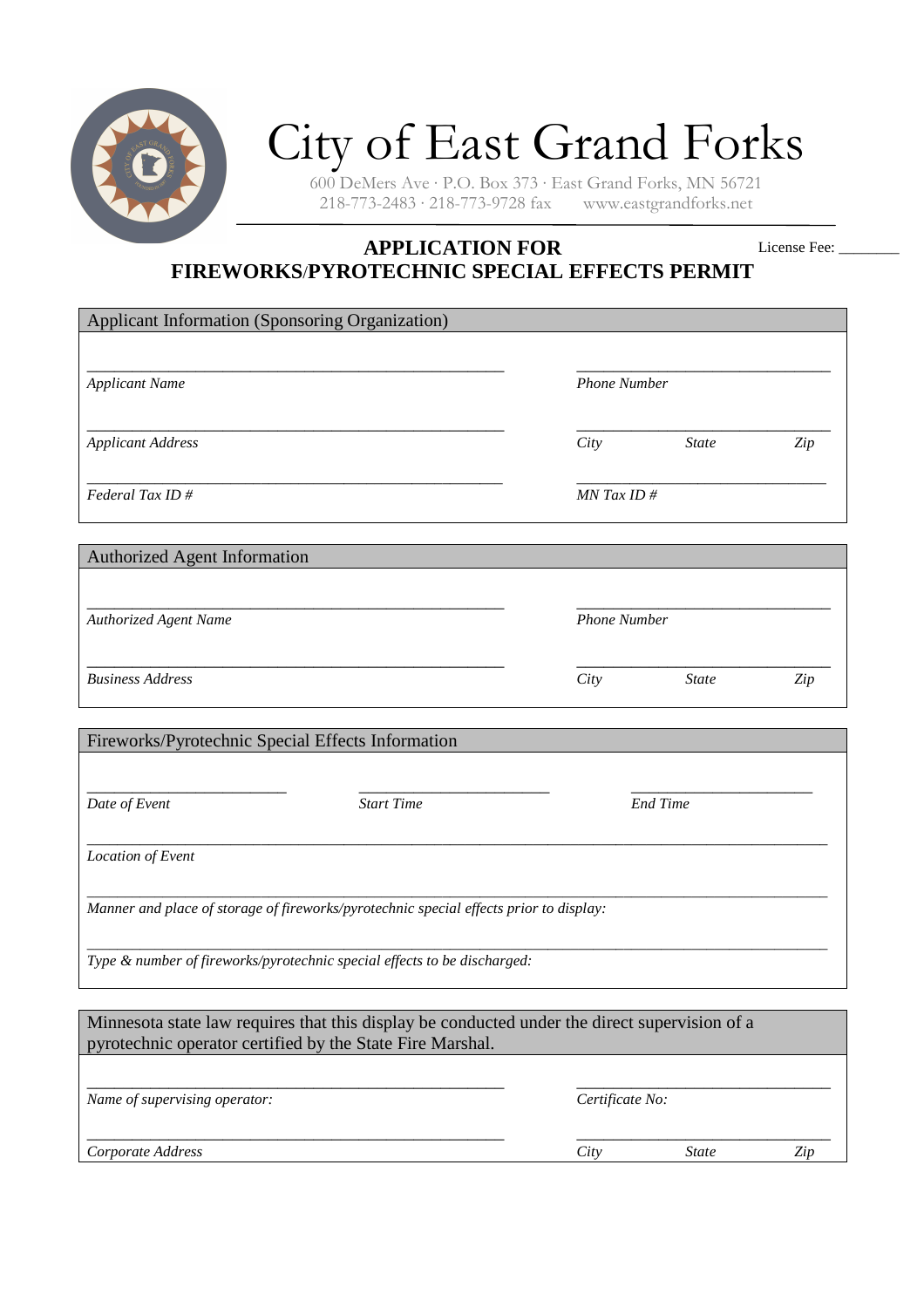## City of East Grand Forks Application for Fireworks/Pyrotechnic Special Effects License

I understand and agree to comply with all provisions of this application and the requirements of the issuing authority, and will ensure that the fireworks/pyrotechnic special effects are discharged in a manner that will not endanger persons or property or constitute a nuisance.

| Signature of Applicant (or agent)                                                                                                                                                                                                                                                                                                                                                                                                                                                                                                                                                                                                                                                                                 | Date  |  |  |  |
|-------------------------------------------------------------------------------------------------------------------------------------------------------------------------------------------------------------------------------------------------------------------------------------------------------------------------------------------------------------------------------------------------------------------------------------------------------------------------------------------------------------------------------------------------------------------------------------------------------------------------------------------------------------------------------------------------------------------|-------|--|--|--|
| <b>Print Name</b>                                                                                                                                                                                                                                                                                                                                                                                                                                                                                                                                                                                                                                                                                                 | Title |  |  |  |
| <b>Required Attachments</b>                                                                                                                                                                                                                                                                                                                                                                                                                                                                                                                                                                                                                                                                                       |       |  |  |  |
| The following items need to be completed and/or attached in order for the application to be processed:                                                                                                                                                                                                                                                                                                                                                                                                                                                                                                                                                                                                            |       |  |  |  |
| * Proof of a bond or certificate of insurance in amount of at least \$                                                                                                                                                                                                                                                                                                                                                                                                                                                                                                                                                                                                                                            |       |  |  |  |
| *A diagram of the ground, or facilities (for indoor displays), at which the display will be held. This diagram (drawn to<br>scale or with dimensions included) must show the point at which the fireworks/pyrotechnic special effects are to be<br>discharged; the location of ground pieces; the location of all buildings, highways, streets, communication lines and other<br>possible overhead obstructions; and the lines behind which the audience will be restrained. For proximate audience (e.g.<br>indoor) displays, the diagram must also show the fallout radius for each pyrotechnic device used during the display.<br>*Names and ages of all assistants that will be participating in the display. |       |  |  |  |
| The discharge of the listed fireworks on the date and at the location shown on this application is hereby<br>approved, subject to the following conditions, if                                                                                                                                                                                                                                                                                                                                                                                                                                                                                                                                                    |       |  |  |  |
|                                                                                                                                                                                                                                                                                                                                                                                                                                                                                                                                                                                                                                                                                                                   | Date: |  |  |  |
|                                                                                                                                                                                                                                                                                                                                                                                                                                                                                                                                                                                                                                                                                                                   | Date: |  |  |  |
| Internal Use Only                                                                                                                                                                                                                                                                                                                                                                                                                                                                                                                                                                                                                                                                                                 |       |  |  |  |
| The following items need to be completed and/or attached in order for the application to be processed:                                                                                                                                                                                                                                                                                                                                                                                                                                                                                                                                                                                                            |       |  |  |  |
|                                                                                                                                                                                                                                                                                                                                                                                                                                                                                                                                                                                                                                                                                                                   |       |  |  |  |
| *Application completed in full and signed with required attachments: $\Box$ yes $\Box$ no                                                                                                                                                                                                                                                                                                                                                                                                                                                                                                                                                                                                                         |       |  |  |  |
| *Fire Chief: $\Box$ approved $\Box$ denied                                                                                                                                                                                                                                                                                                                                                                                                                                                                                                                                                                                                                                                                        |       |  |  |  |
|                                                                                                                                                                                                                                                                                                                                                                                                                                                                                                                                                                                                                                                                                                                   |       |  |  |  |
|                                                                                                                                                                                                                                                                                                                                                                                                                                                                                                                                                                                                                                                                                                                   |       |  |  |  |
| *Approved $\Box$ yes $\Box$ no<br>License Number ____________                                                                                                                                                                                                                                                                                                                                                                                                                                                                                                                                                                                                                                                     |       |  |  |  |